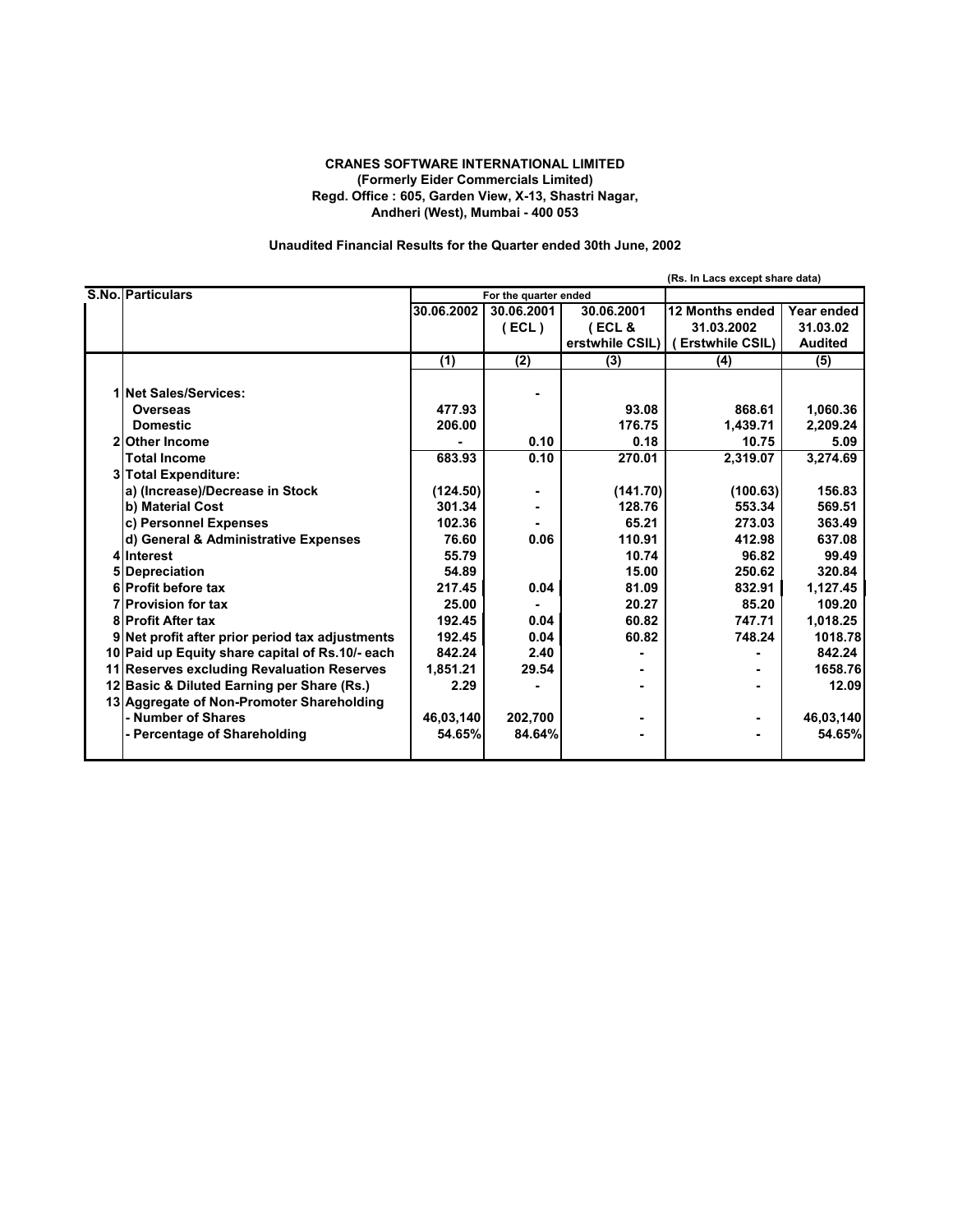|       |                                                 |            | Rs. In lacs    |
|-------|-------------------------------------------------|------------|----------------|
| S.No. | <b>Particulars</b>                              | Quarter    | Year ended     |
|       |                                                 | ended      | 31.03.2002     |
|       |                                                 | 30.06.2002 | <b>Audited</b> |
|       |                                                 |            |                |
|       | 1 Net Sales/Services                            |            |                |
|       | Overseas                                        | 630.62     | 1,153.21       |
|       | <b>Domestic</b>                                 | 206.00     | 2,209.24       |
|       | 2 Other Income                                  | 1.50       | 33.62          |
|       | <b>Total Income</b>                             | 838.12     | 3,396.07       |
|       | 3 Total Expenditure                             |            |                |
|       | a) (Increase)/Decrease in Stock                 | (129.55)   | 156.83         |
|       | b) Material Cost                                | 316.42     | 569.51         |
|       | c) Personnel Expenses                           | 166.16     | 397.51         |
|       | d) General & Administrative Expenses            | 140.05     | 753.45         |
|       | 4 Interest                                      | 56.00      | 99.63          |
|       | 5 Depreciation                                  | 55.61      | 321.34         |
|       | 6 Profit before tax                             | 233.43     | 1,097.80       |
|       | <b>7</b> Provision for tax                      | 25.00      | 109.20         |
|       | <b>8 Profit After tax</b>                       | 208.43     | 988.60         |
|       | 9 Net profit after prior period tax adjustments | 208.43     | 989.13         |
|       |                                                 |            |                |

# **Unaudited Consolidated Financial Results for the Quarter ended 30th June, 2002**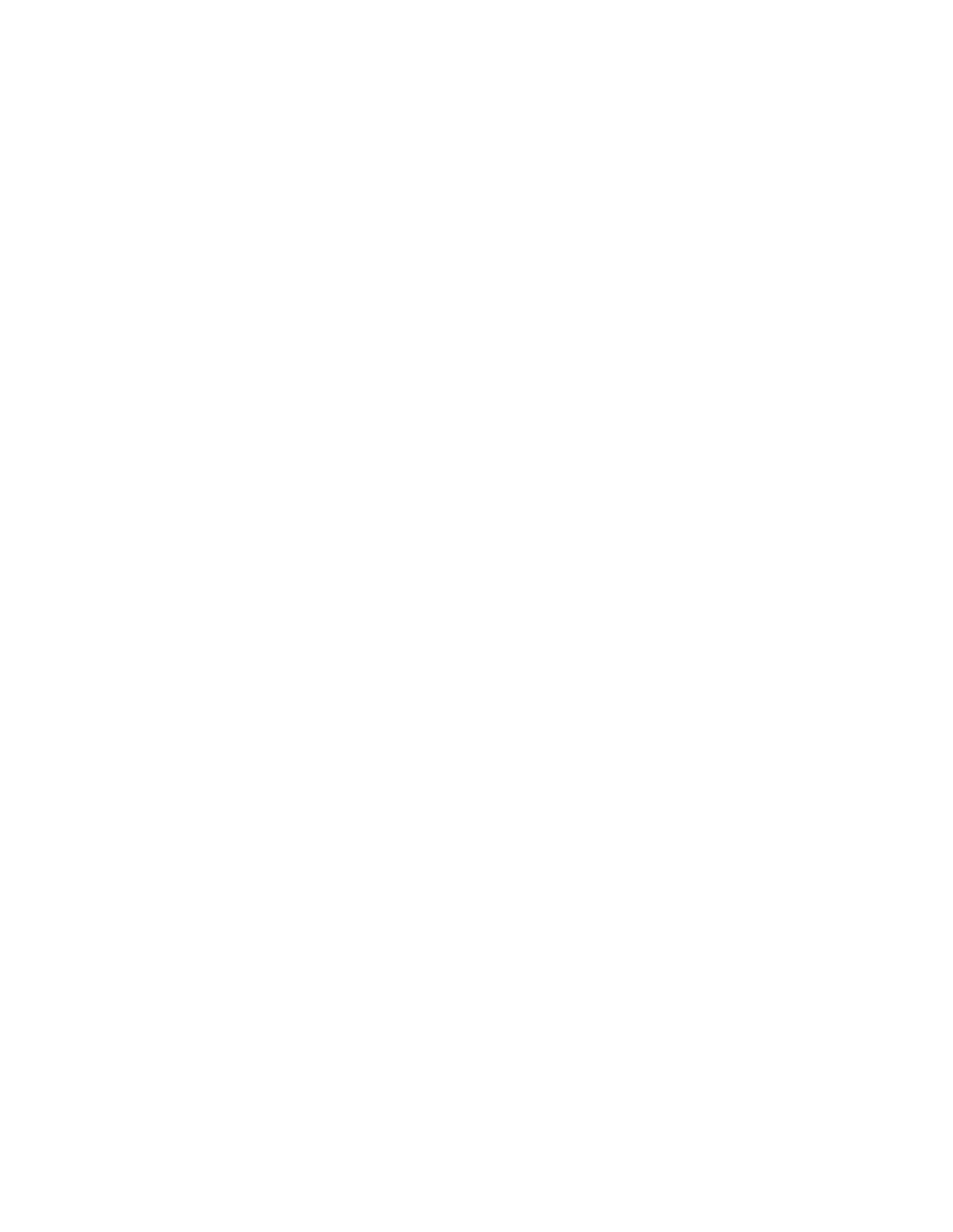|       |                                                              |                | Rs. In lacs    |  |
|-------|--------------------------------------------------------------|----------------|----------------|--|
| S.No. | <b>Particulars</b>                                           | Quarter        | Year ended     |  |
|       |                                                              | ending         | 31.03.2002     |  |
|       |                                                              | 30th June 2002 | <b>Audited</b> |  |
|       | 1 Segment Revenue:                                           |                |                |  |
|       | a) Product Division                                          | 660.24         | 2,781.96       |  |
|       | b) Training Division                                         | 23.69          | 487.64         |  |
|       | <b>Total</b>                                                 | 683.93         | 3,269.60       |  |
|       | <b>Less: Inter segment Revenue</b>                           |                |                |  |
|       | <b>Net Sales</b>                                             | 683.93         | 3,269.60       |  |
|       | Add: Other unallocable Income                                |                | 5.09           |  |
|       | <b>Total Income</b>                                          | 683.93         | 3,274.69       |  |
|       |                                                              |                |                |  |
|       | 2 Segment Results                                            |                |                |  |
|       | (Profit(+)/Loss(-) before tax and interest from each segment |                |                |  |
|       | a) Product Division                                          | 268.72         | 1,043.85       |  |
|       | b) Training Division                                         | 4.52           | 183.09         |  |
|       | <b>Total</b>                                                 | 273.24         | 1,226.94       |  |
|       | Less : i) Interest                                           | 55.79          | 99.49          |  |
|       | ii) Other unallocable expenditure net off                    |                |                |  |
|       | unallocable income                                           |                |                |  |
|       | <b>Total Profit Before Tax</b>                               | 217.45         | 1,127.45       |  |
|       |                                                              |                |                |  |
|       | 3 Capital Employed (Segment assets-Segment Liabilities)      |                |                |  |
|       | a) Product Division                                          | 518.16         | 2,622.55       |  |
|       | b) Training Division                                         | 56.61          | 459.68         |  |
|       | <b>Total</b>                                                 | 574.77         | 3,082.23       |  |
|       |                                                              |                |                |  |

## **Segment-wise Revenue, Results & Capital Employed**